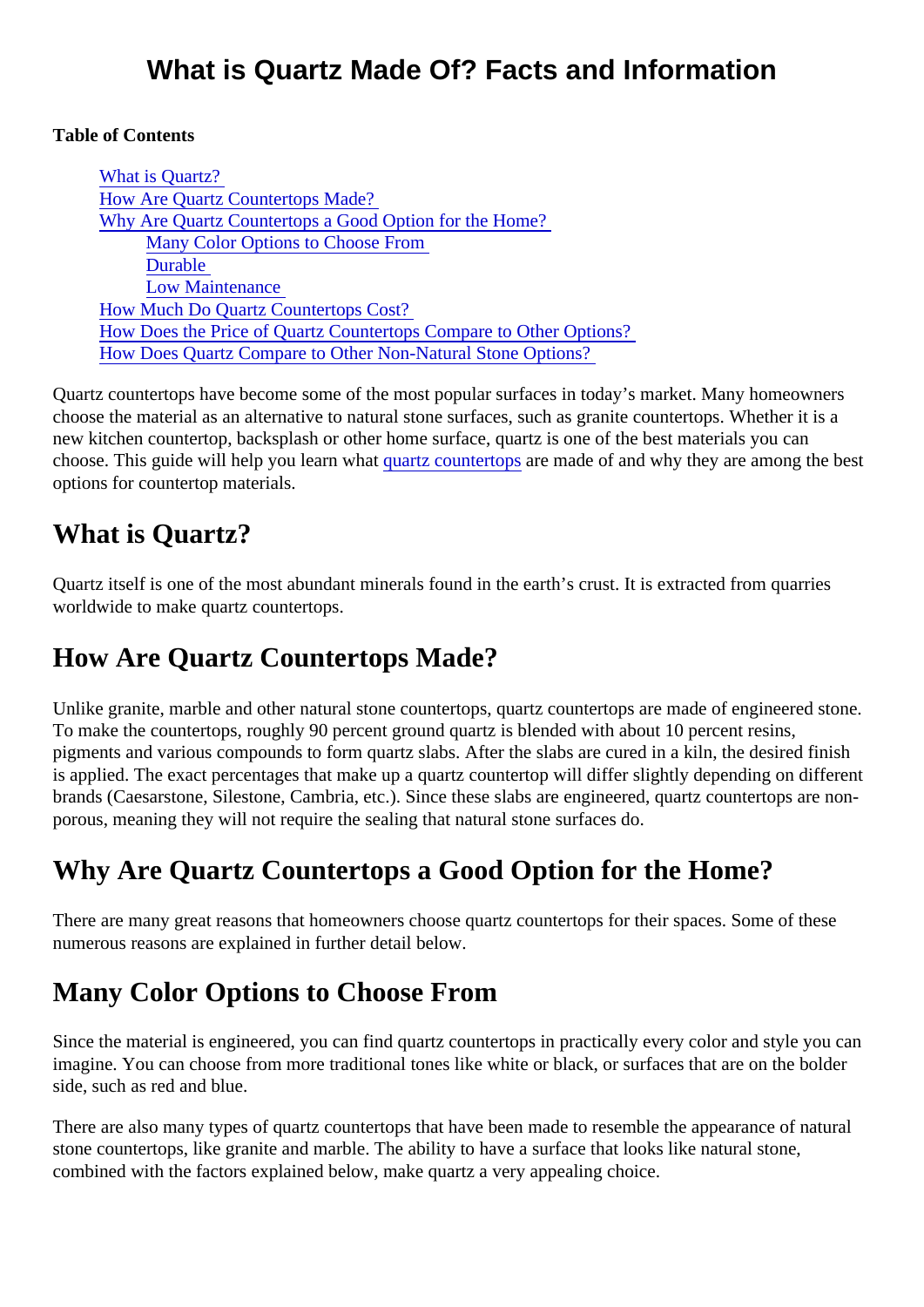# <span id="page-1-0"></span>**Durable**

Quartz is one of the most durable countertop materials you will be able to find. If you take proper care of the surface, it will last in great shape for years on end – likely more years than you will live in your current house.

## **Low Maintenance**

Another benefit of quartz countertops is that the surfaces are among the easiest materials to care for. All you will really need to do is keep up on cleaning the countertops, which will not require any significant effort. As mentioned above, the surfaces do not need to be sealed.

When caring for your quartz countertops, make sure to not expose the material to excessive levels of heat. High temperatures are one of the only things that can damage a quartz countertop. For example, if you take hot pots and pans off the stove and set them directly on your quartz countertop, the resin will begin to melt, resulting in a permanent burn mark. This can also happen in the bathroom with hot hair tools. Always use trivets and hot pads to avoid this kind of damage.

Other things you should avoid exposing your quartz countertops to include excessive pressure, harsh cleaners and knives. While quartz countertops are resistant to scratches, it is never a good idea to cut directly on any countertop.

# **How Much Do Quartz Countertops Cost?**

Quartz countertops can be found in a broad price range. Depending on various factors, some slabs are comparable to the price of granite, while others may be priced beyond your budget. Some factors that can impact price include how rare the type of quartz is, how much of the material you require for your remodel, how many cutouts and angles you need and more.

In general, you can find quartz countertops for around \$50 to \$120 per square foot.

# **How Does the Price of Quartz Countertops Compare to Other Options?**

The table below compares the average price of quartz countertops to the average prices of several other highquality countertop options.

| Granite       | Between \$32 to \$75 per square foot            |
|---------------|-------------------------------------------------|
| Marble        | Between \$40 to \$100 per square foot           |
| <b>Quartz</b> | Between \$50 to \$120 per square foot           |
| Slate         | Between \$50 to \$200 per square foot           |
|               | Soapstone Between \$55 to \$100 per square foot |
| Ouartzite     | Between \$60 to \$120 per square foot           |
|               | Limestone Between \$70 to \$200 per square foot |
| Onyx          | Between \$75 to \$250 per square foot           |
|               | Gemstone Start around \$100 per square foot     |

Quartz vs. Other Materials – Average Cost